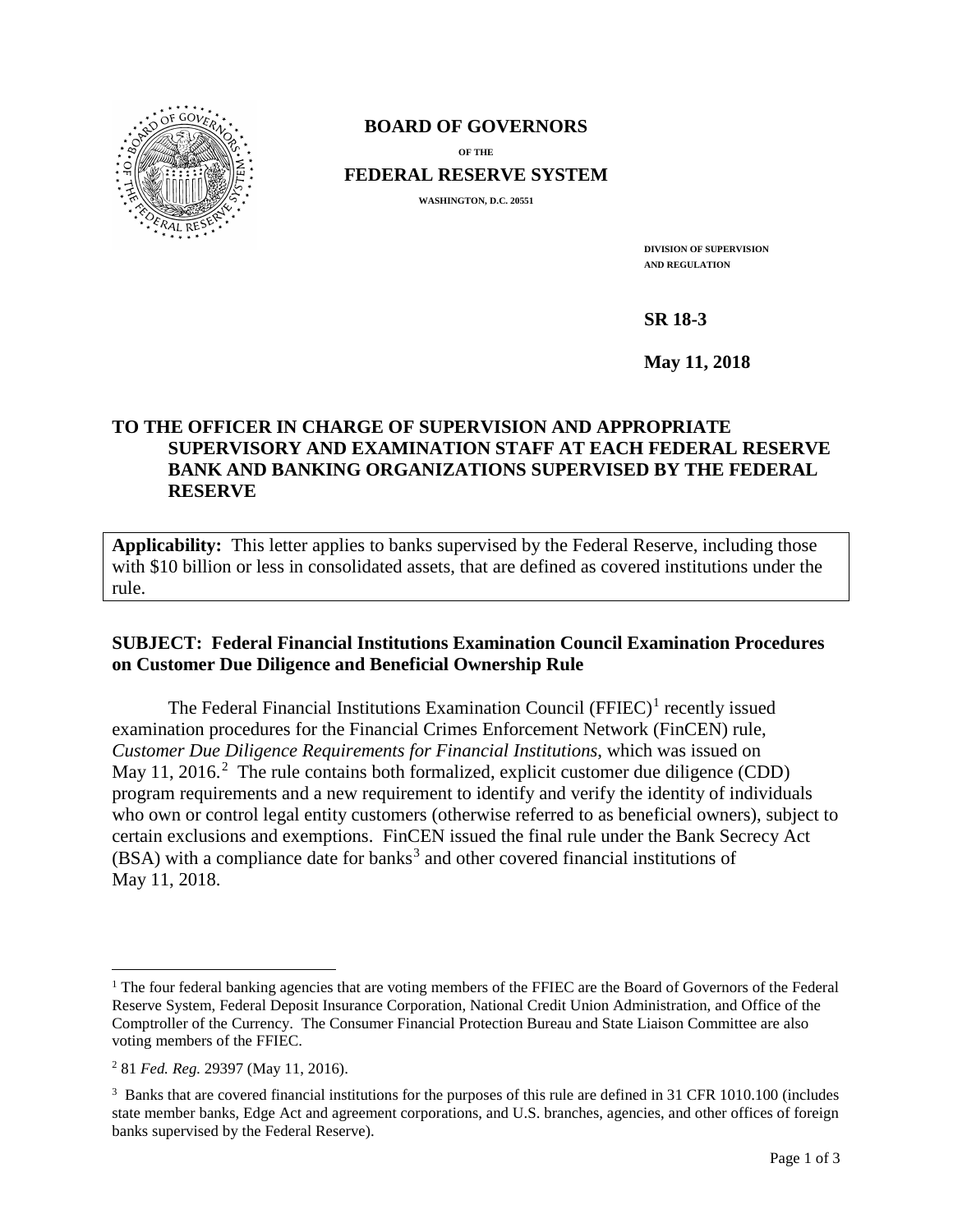Under the CDD portion of the rule, banks must develop and implement appropriate riskbased policies, procedures, and processes for conducting ongoing CDD.[4](#page-1-0) For the beneficial ownership section of the rule, banks must establish and maintain written procedures that are reasonably designed to identify and verify beneficial owner(s) of legal entity customers and to include such procedures in their anti-money laundering compliance program.<sup>[5](#page-1-1)</sup> The rule requires banks to collect beneficial ownership information at the 25 percent ownership threshold regardless of the customer's risk profile. Refer to the FFIEC press release and materials linked below for additional detail about these requirements.

These bank examination procedures replace the section in the 2014 *FFIEC BSA/AML Manual* (manual) entitled "Customer Due Diligence – Overview and Examination Procedures," pages 56 – 59, and add a new section entitled "Beneficial Ownership Requirements for Legal Entity Customers – Overview and Examination Procedures." The FFIEC member agencies developed these examination procedures in collaboration with FinCEN and the U.S. Department of the Treasury. These procedures are consistent with the FinCEN regulation and corresponding FinCEN guidance and do not contain any additional requirements.

To foster consistency, the manual includes the bank examination procedures that will be used by each agency's examiners, including the state banking agencies. The manual underscores the importance of banks effectively managing their BSA/AML risk (that is, the risk of abuse by money launderers or terrorist financiers) by developing BSA/AML compliance programs tailored to their organizations' risk profiles.

Federal Reserve examiners should begin using the examination procedures for BSA/AML examinations as soon as they are available on the FFIEC's website.

Reserve Banks are asked to distribute this SR letter to the domestic and foreign banking organizations supervised by the Federal Reserve in their districts, as well as to supervisory and examination staff. Questions concerning the guidance should be addressed to Koko Ives, Manager BSA/AML, at (202) 973-6163; Jennifer White, Senior Supervisory Financial Analyst, at (202) 452-3964; MaryBeth Evans, Senior Supervisory Financial Analyst, at (202) 973-7366; or Jason Gonzalez, Special Counsel, at (202) 452-3275.

> Michael S. Gibson **Director**

#### **Attachments:**

- FFIEC Press Release
	- o *Customer Due Diligence – Overview and Examination Procedures*

<span id="page-1-0"></span> <sup>4</sup> See 31 CFR 1020.210(b)(5)

<span id="page-1-1"></span><sup>5</sup> See 31 CFR 1010.230